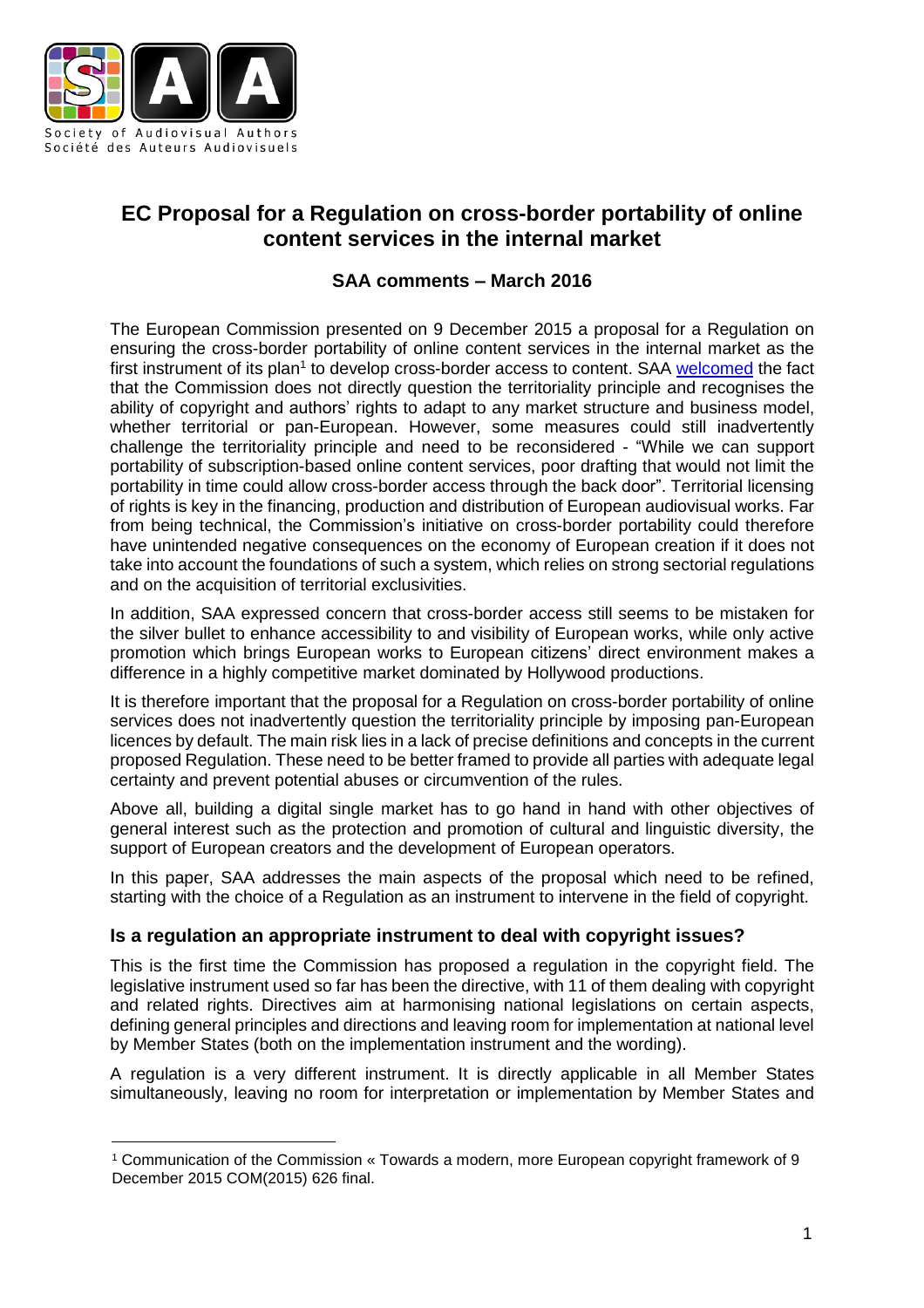stakeholders. This type of instrument is justified to address a specific issue and rapidly achieve direct, uniform application of the rules.

The difficulty with the current proposal for a Regulation on cross-border portability is that the proposed rules are unclear and left to different possible interpretations by online content service providers on many aspects. This could lead to very different terms and conditions across online services and inequality of treatment of rightholders and consumers, contradicting the purpose of a Regulation. The core concepts and definitions must be clarified for the proposal to be a success.

## **Organising cross-border portability, not enabling cross-border access**

Article 1 defines the objective and the scope of the Regulation and Article 4 the main tool to ensure its conformity with copyright and related rights.

Article 1 should include two extra elements (underlined) to ensure that it does not go beyond cross-border portability and that it is copyright compliant. Article 1 should become:

*"This Regulation introduces a common approach to ensuring that subscribers to online content services in the Union, when temporarily present in a Member State other than their Member State of residence, can access and use these services while respecting the relevant copyright and related rights of the content accessed and used."*

These are essential elements of the Regulation whose purpose is to organise portable services' respect for copyright and related rights.

The legal tool proposed by the Commission to avoid pan-European licences but ensure the conformity of cross-border portable online services with copyright and related rights is a legal fiction which deems the provision, access and use of the service as occurring solely in the Member State of residence of the subscriber (Article 4). This legal fiction is acceptable as long as it is limited to cross-border portability and does not expand to cross-border access. This difference is essential and should be reiterated in a recital.

#### **The online content services covered by the Regulation**

The Regulation applies to lawfully provided online services in the Member State of residence on a "portable" basis, to subscribers, either "against payment of money" or "without payment of money provided that the subscriber's Member State of residence is verified by the provider" (Article 2e and f).

SAA wants to clarify the need for all services providing cross-border portability to conduct residency checks. If this verification did not apply, it would allow foreign consumers to subscribe to services in another EU Member State and access them from their country of residence thanks to the cross-border portability. This would be a circumvention of the Regulation and amount to cross-border access. It is therefore essential that the definition of online content services (Article 2e) clarifies that paid-services verify that their subscribers reside in the country where the service is provided.

In addition, due to uncertainty in the capacity of free-services to implement serious and efficient authentication measures, SAA recommends that the Regulation concentrates on paid-services and excludes free-services. Paid-services are the most attractive to consumers as they offer the most interesting catalogues and are the most likely to take a commercial advantage of cross-border portability.

Finally, the definition of a "portable" service is unclear (Article 2f): it currently means that subscribers can effectively access and use the online content service in the Member State of residence "without being limited to a specific location". It would be simpler to say that it is accessible on a portable device such as a computer, tablet or mobile phone.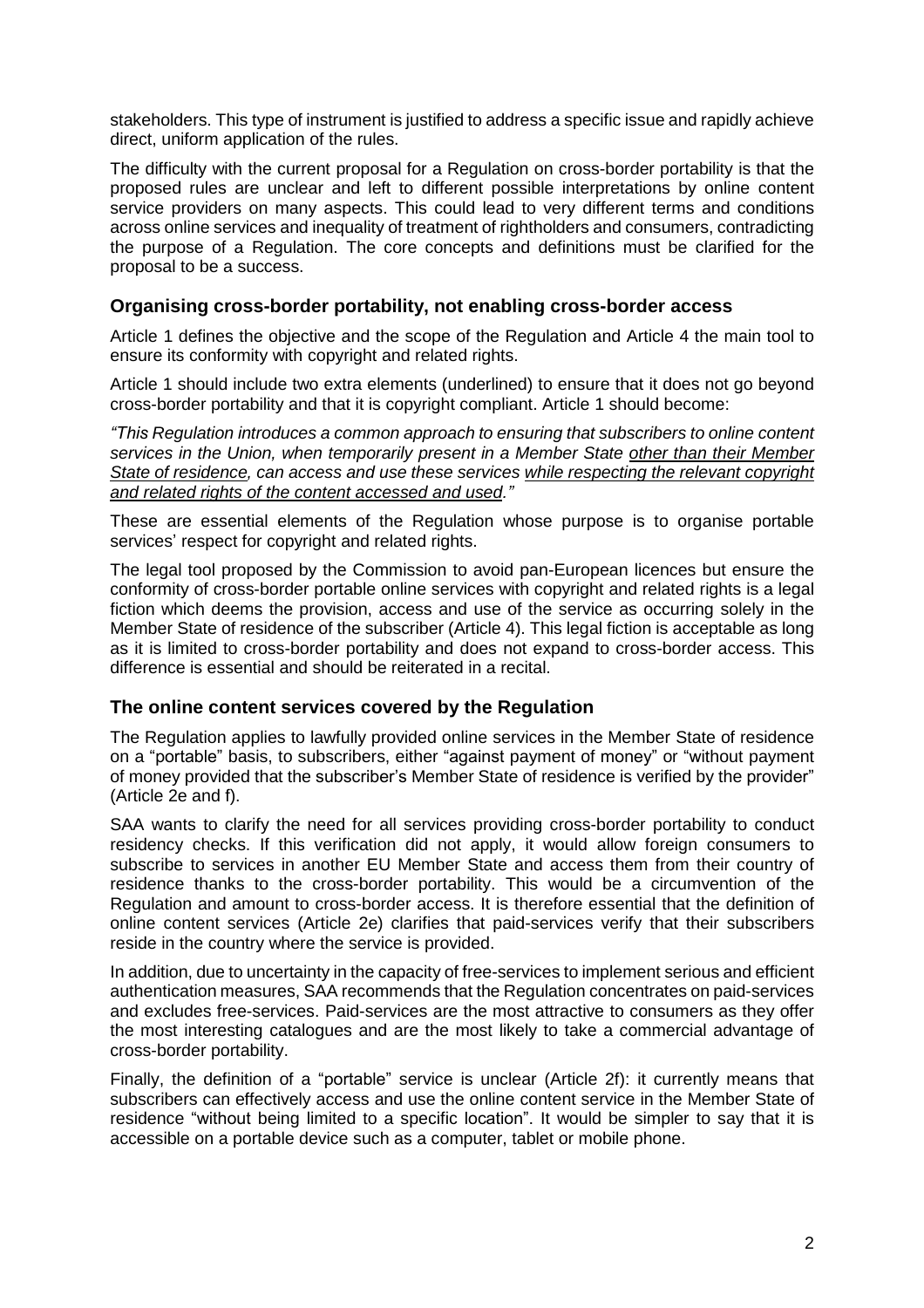# **Defining the notion of temporary**

The current definition of "temporarily present" in Article 2(d) only requires the presence of a subscriber in a Member State other than the Member State of residence. This allows such a temporary presence to extend until you become permanently present in another Member State and inform the service of this change, i.e. you change your Member State of residence. It is important that, at a minimum, the notion of a limited period of time is included to avoid abuses, by indicating for instance a maximum length of stay, both continuously and by year. Such details, on the specific number of days or months, should be further discussed with stakeholders. In any case, SAA believes that a Regulation needs to be specific to succeed due to its directly applicable nature and target of offering equal treatment to EU consumers.

## **Better defining the notion of residence**

The notion of residence is central to this Regulation proposal. The proposal aims at allowing residents of a Member State to travel to another Member State and continue to access and use their subscription-based online content services while away. The legal fiction mechanism used to make this copyright-compliant pretends the access and use of the service occurs solely in the Member State of residence. The notion of Member State of residence is therefore pivotal to the whole construction.

However, the definition in Article 2c simply refers to the Member State "where the subscriber is habitually residing", opening up the possibility for each and every service to set up its own criteria to define a "habitual residence", with the possibility for loose requirements that would open the door to cross-border access. In the same way that a strict definition is necessary for "temporary", clear criteria to establish the Member State of residence are essential to prevent abuses and cross-border access through the back door.

#### **The obligation to enable cross-border portability should include the obligation to verify the Member States of residence and temporary presence**

Article 3 provides for the obligation of online content service providers to enable cross-border portability of their service. It should be supplemented by two aspects:

Firstly, paragraph 1 should specify that the provider of an online content service shall enable a subscriber who is temporarily present in a Member State "other than his Member State of residence" to access and use the service.

Secondly, this provision does not currently contain any obligation to verify the Member State of residence of the subscribers and their temporary presence in another Member State when they access the service. Yet this verification/authentication is the basic element establishing any use of the cross-border portability feature as mentioned in both the explanatory statement and recitals. Article 5 on contractual provisions only enables rightholders to require service providers use effective means to verify that the service conforms with Article 3(1), as long as the required means are reasonable and do not go beyond what is necessary to achieve their purpose. This is insufficient to ensure the proper functioning of the system of cross-border portability and incomprehensibly places the burden of the negotiation and verification of the use of effective means on rightholders. This raises many questions, such as: who are the rightholders who will be in a position to impose the use of effective means on service providers? What would happen if they could not agree on the authentication measures? Would portability have to be provided anyway? What would be the remedies if rightholders consider authentication measures to be insufficient?

It is essential that this obligation to authenticate/verify instances of cross-border portability is imposed on service providers and does not depend on negotiations at the initiative of rightholders. An obligation to verify the Member State of residence when a subscriber is accessing the service should therefore be added in Article 3 in a new paragraph 4: "*the provider shall make use of effective means in order to verify the Member States of residence of a subscriber and its temporary presence in another Member State when accessing the service*".